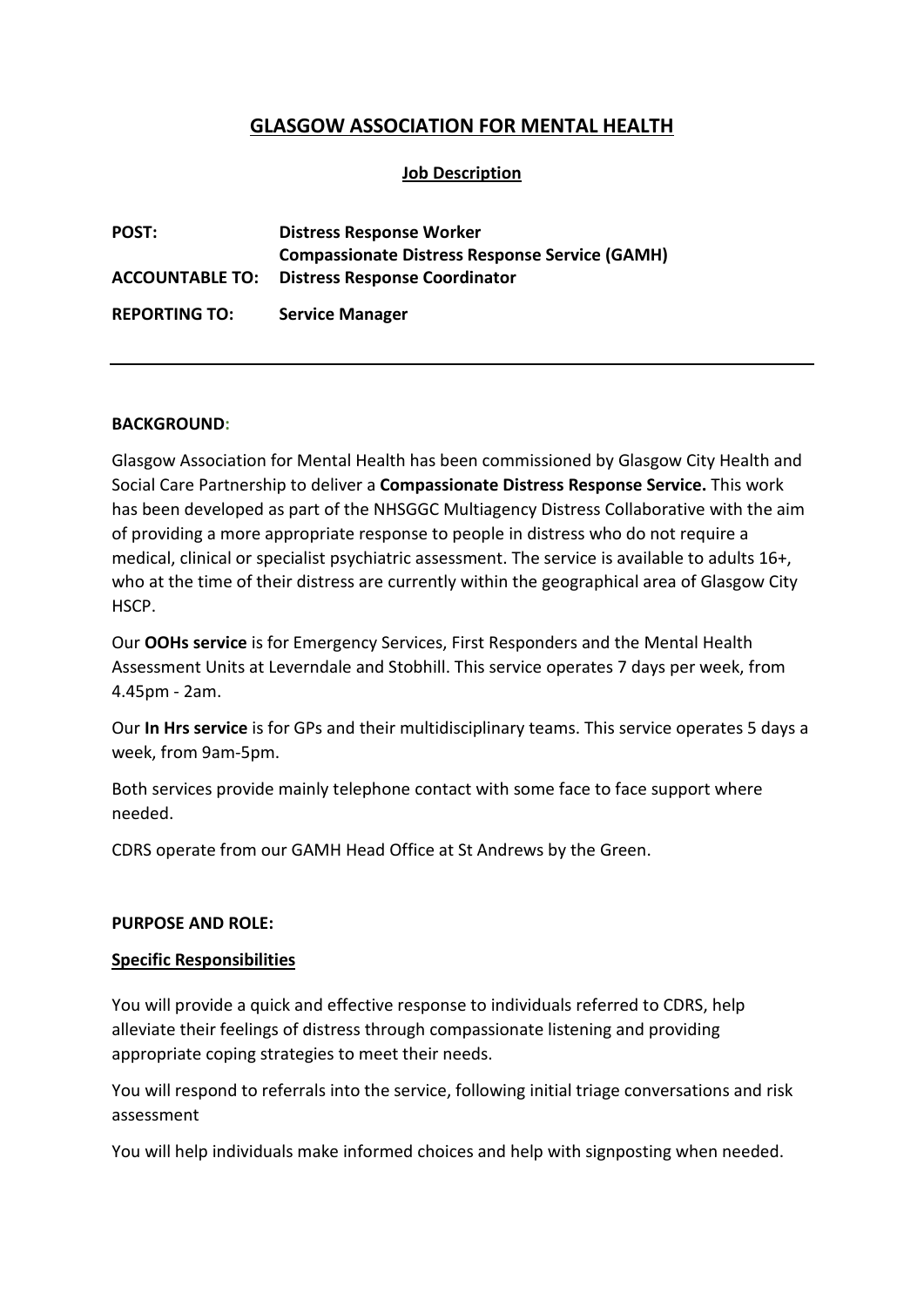### **Workload Management & Planning**

You will be able to respond quickly, efficiently and professionally to referrals made into the service.

You will help manage and resolve challenging situations promptly and raise issues appropriately using the correct processes and procedures.

You will keep up to date with any correspondence from management and adapt practice in line with any changes.

You will ensure that the appropriate staff are updated with relevant handover/follow up arrangements.

## **Information Gathering, Monitoring and Evaluation**

You will be responsible for accurate record keeping, administrative and information/data processing tasks and ensure that they are processed to the required standards at all times, contributing to service monitoring, evaluation and quality assurance requirements.

You will contribute to agreed systems, procedures and practice for assessments, plans and reviews.

You will contribute to the development of systems to manage risk to self, others and team members.

### **Training and Support**

You will participate in training, induction and Preparation for Practice as necessary to carry out the functions of the post.

You will take part in formal/informal team meetings, feedback and supervision sessions. You will use Learning Sets to reinforce key issues and facilitate shared learning within and across services.

### **Policies, Procedures and Contractual Agreement**

You will ensure practice is within our contractual obligations and meets appropriate codes of professional conduct.

You will have sound knowledge of relevant policies and procedures how they impact on individuals, ensuring all safeguarding, H&S and risk concerns are appropriately reported and recorded.

You will have a strong commitment to good practice and utilise resources appropriately.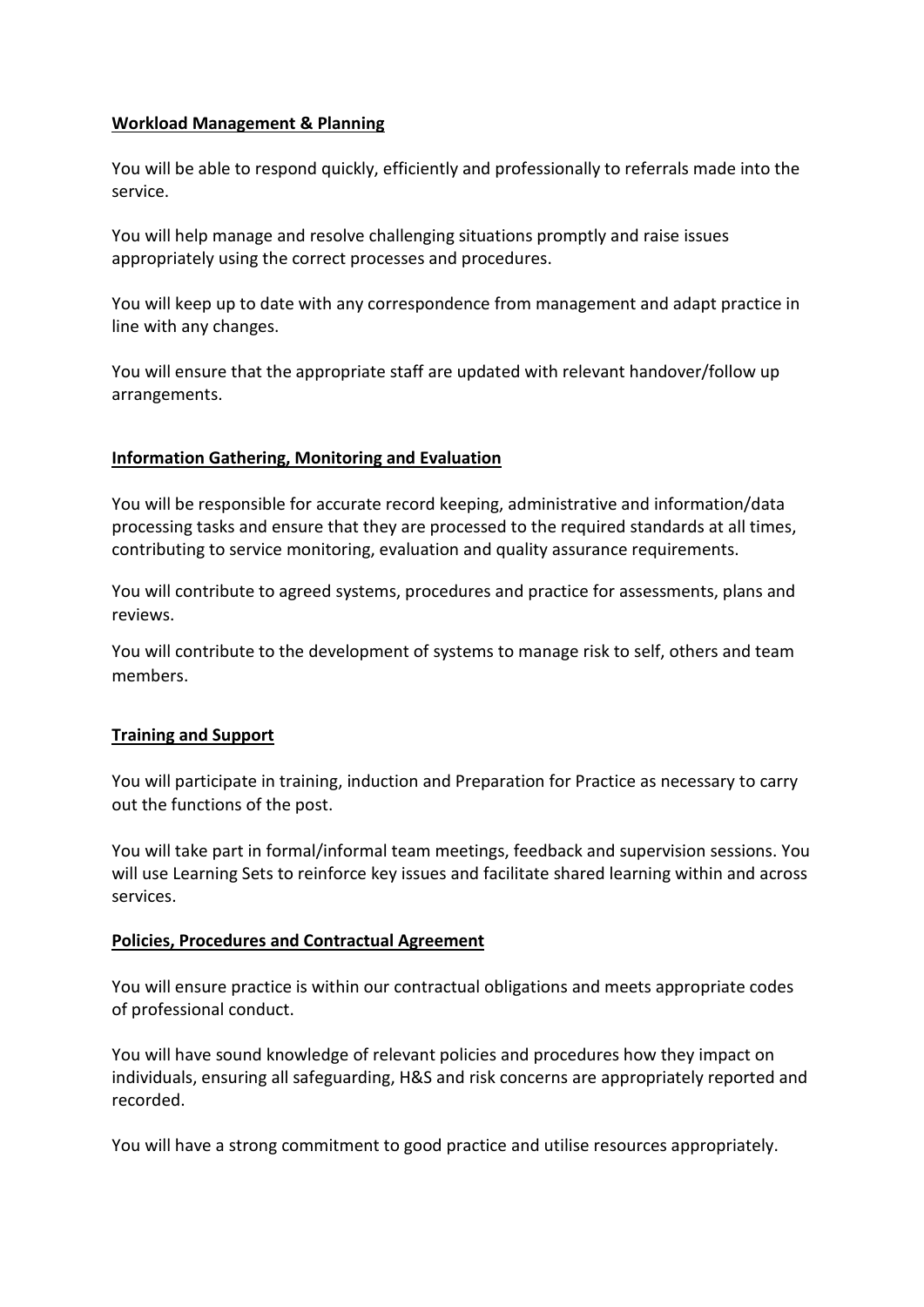## **Safe Guarding**

To contribute to the development of systems to manage risk to self, others and team members.

To develop with the team working practices which ensure participation of all team members and encourage effective and safe practice.

To promote the protection of service users and carers including ensuring that you and the team members can access and understand information about the legal and organisational requirements for the protection of adults and children.

Maintain and monitor compliance with legislative, regulatory, registration and Inspection requirements that support the safeguarding of individuals from harm or abuse

### **Health and Safety**

Maintain and monitor compliance with health and safety and security requirements

To ensure that others are aware of the legal and work settings policies, procedures and practices required for health, safety and security relating to their work.

### **General Data Protection Regulations (GDPR)**

GAMH complies with all aspects of data protection and takes seriously its duties, and the duties of its employees, under the General Data Protection Regulation 2016.

The GDPR (2016) applies to personal information that is "processed". This includes obtaining personal information, retaining and using it, allowing it to be accessed, disclosing it and, finally, disposing of it.

You will be expected to adhere to the organisations Data Protection and Data Management Policy.

You will ensure that records and reports are stored and shared within confidentiality agreements and according to legal, work setting and other agency agreements and requirements

Will ensure that records and reports are accurate, concise, objective, understandable and legible.

## **Outreach Visits**

In some situations you may have to travel within the service area and support the travel and transportation of individuals in accordance with their support needs.